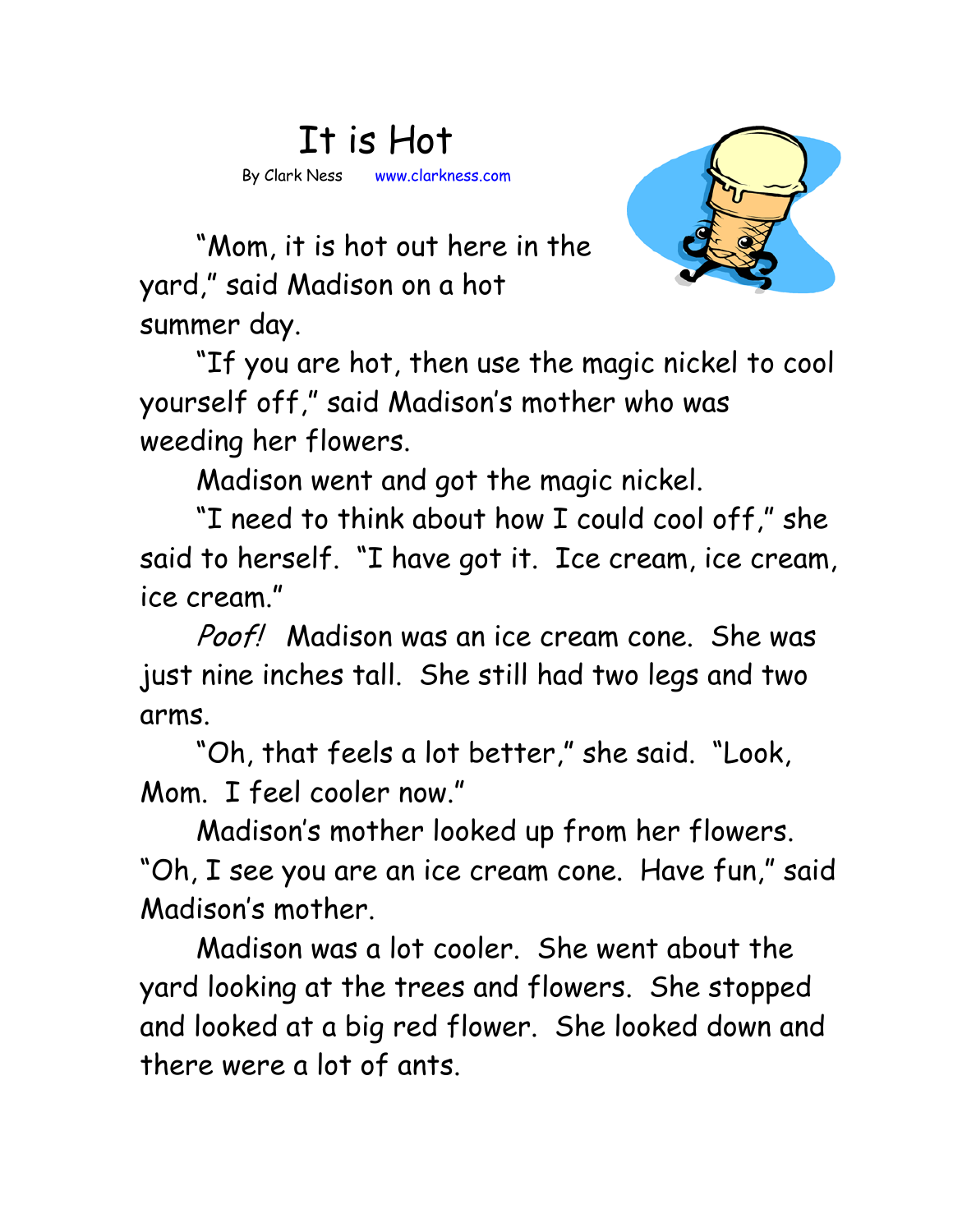"Hello, ants," said Madison. The ants looked up.

 "Are you made of ice cream?" asked one of the ants.

 "Yes, I am, and I feel so cool on this hot day," said Madison.

 The ant made some ant sounds, and about 500 ants came over by Madison.

 "We would like to show you our ant nest," said the first ant.

"Ok," said Madison.

 The ants all picked up Madison and took her to their nest. Madison was too big to go into the nest so they sat her down next to the nest's opening. The ants got all around her. They began to sing to her ant songs.

A drop of melted ice cream fell from Madison's ice cream hair. The ants cheered and many took a lick of the sweet ice cream.

"Thank you, thank you, thank you," yelled the ants.

Madison was happy that the ants liked the ice cream. She shook her head and drops of melted ice cream rained down on the ants. The ants went crazy licking the ice cream.